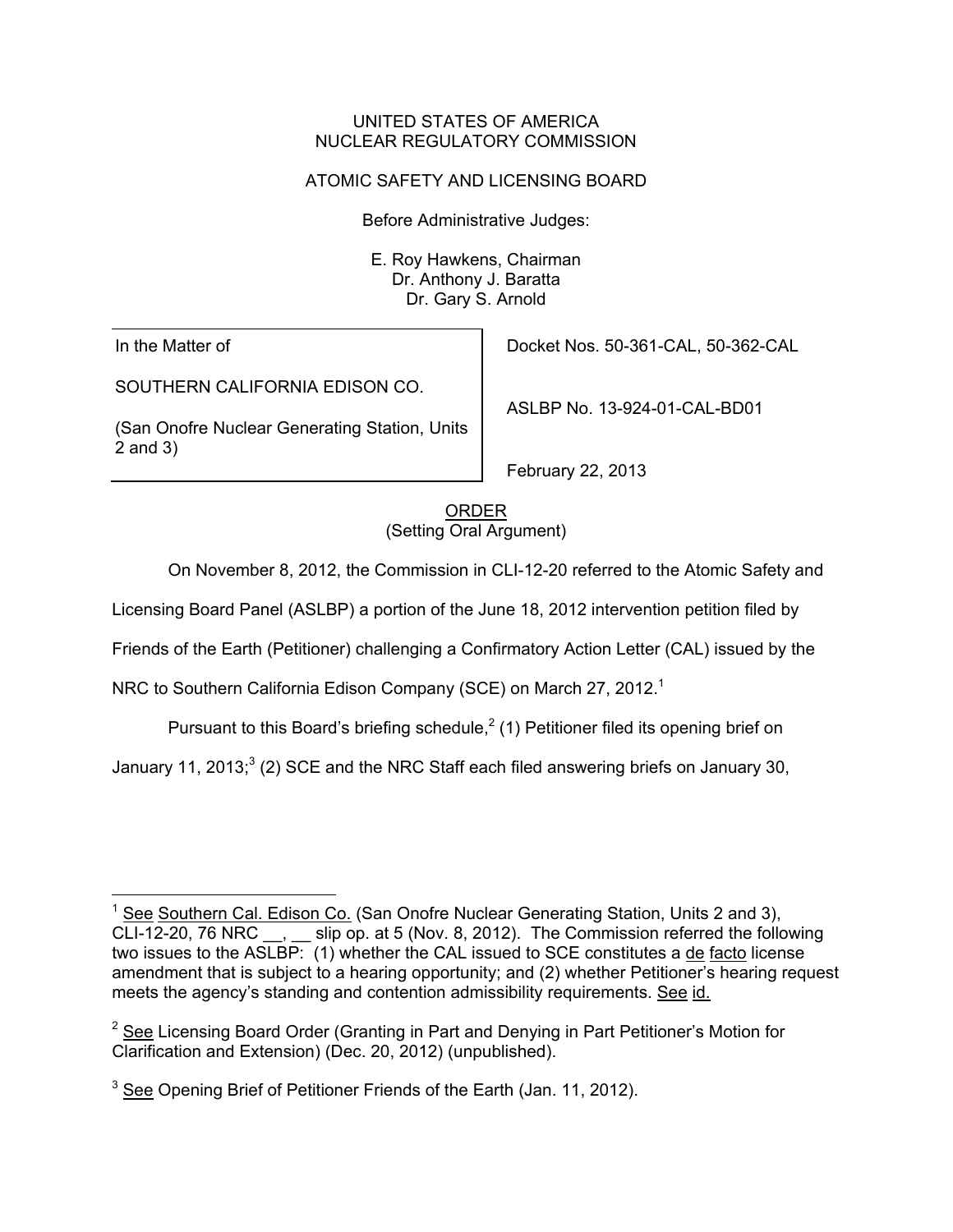2013;<sup>4</sup> and (3) Petitioner filed its reply brief on February 13, 2013.<sup>5</sup>

 This Board will hear oral argument in this case on Friday, March 22, 2013 in the ASLBP's Rockville Hearing Room, located on the third floor of Two White Flint North, 11555 Rockville Pike, Rockville, Maryland. For the benefit of the public, this adjudicative proceeding will be simultaneously webcast on the NRC's website. The link to the live webcast will be available on the NRC's website and provided in a subsequent order. This webcast will also be archived for ninety (90) days after the proceeding for public viewing.

 The Board will hear argument from: (1) counsel for Petitioner; (2) counsel for SCE; and (3) counsel for the NRC Staff. $6$  Unless changed by subsequent order, the argument will commence at 10:00 AM Eastern Standard Time (EST).

 In a subsequent order, we will provide information on how the argument will be structured, how much time will be allotted to each participant, and any topical areas and specific questions upon which the Board will want the participants to focus.

 Members of the public and representatives of the media are welcome to attend and observe this adjudicative proceeding. However, signs, banners, posters, and displays are

 $\overline{a}$ 

<sup>&</sup>lt;sup>4</sup> See [SCE's] Brief on Issues Referred by the Commission (Jan. 30, 2013); NRC Staff's Answering Briefing in the San Onofre Nuclear Generating Station CAL Proceeding (Jan. 30, 2013).

 $5$  See Reply Brief of Petitioner Friends of the Earth (Feb. 13, 2013). We also received (1) an amicus brief from the Natural Resources Defense Council (NRDC) in support of Petitioner, see [NRDC's] Amicus Response in Support of Friends of the Earth (Jan. 18, 2013), and (2) an amicus brief from the Nuclear Energy Institute (NEI) in support of SCE and the NRC Staff. See Amicus Curiae Brief of the [NEI] in Response to the NRC [ASLBP's] Briefing Schedule (Jan. 30, 2013).

 $6$  Only the authorized representatives of Petitioner, SCE, and the NRC Staff who have entered an appearance pursuant to 10 C.F.R. § 2.314 will be permitted to participate. No technical expert or member of the public will be permitted to speak for, or on behalf of, any participant.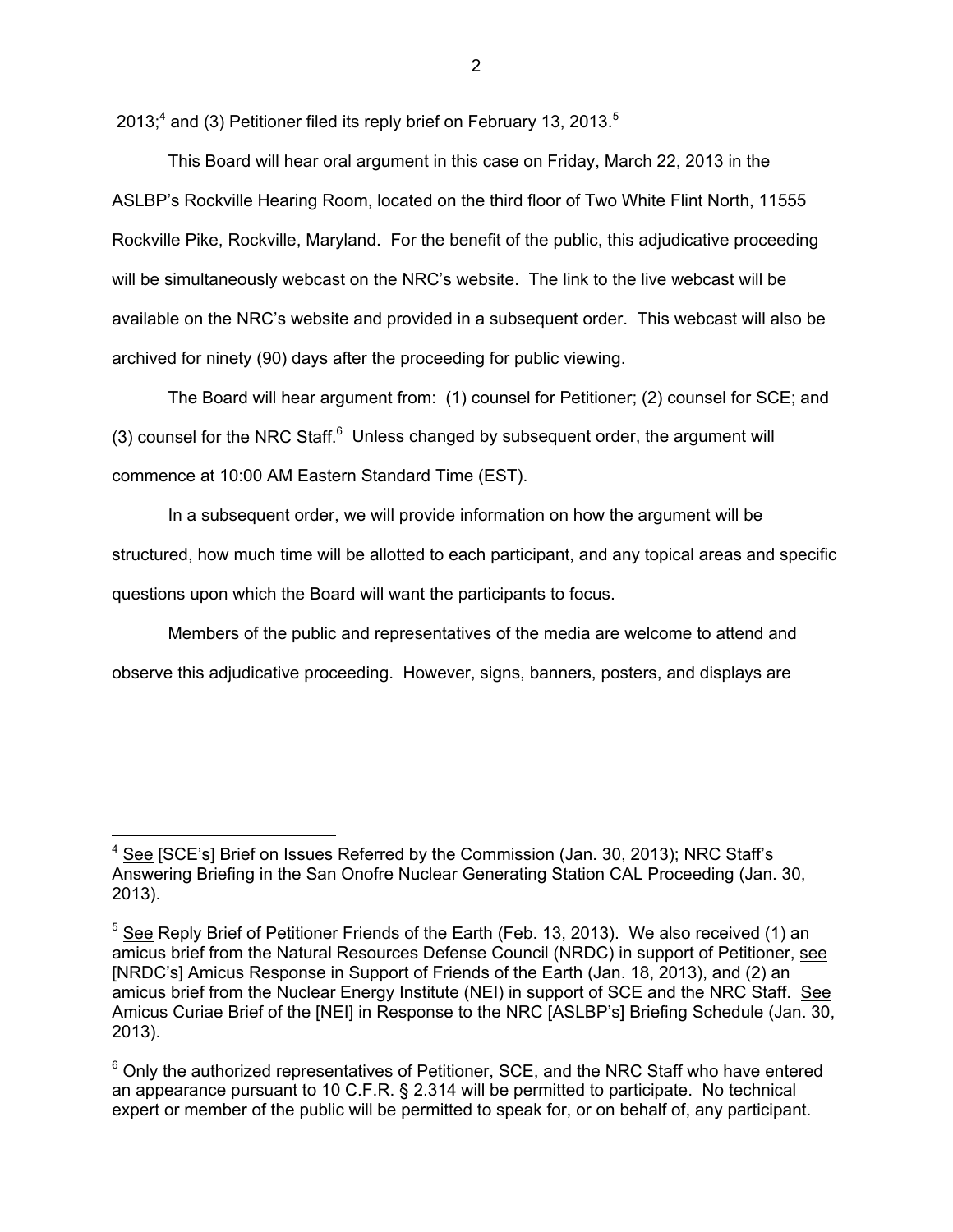prohibited in accordance with NRC policy. See Procedures for Providing Security Support for NRC Public Meetings/Hearings. 66 Fed. Reg. 31,719 (June 12, 2001).

It is so ORDERED.

## FOR THE ATOMIC SAFETY AND LICENSING BOARD

*/RA/*

 $\overline{\phantom{a}}$  , and the contract of the contract of the contract of the contract of the contract of the contract of the contract of the contract of the contract of the contract of the contract of the contract of the contrac E. Roy Hawkens, Chairman ADMINISTRATIVE JUDGE

Issued at Rockville, Maryland this 22nd day of February 2013.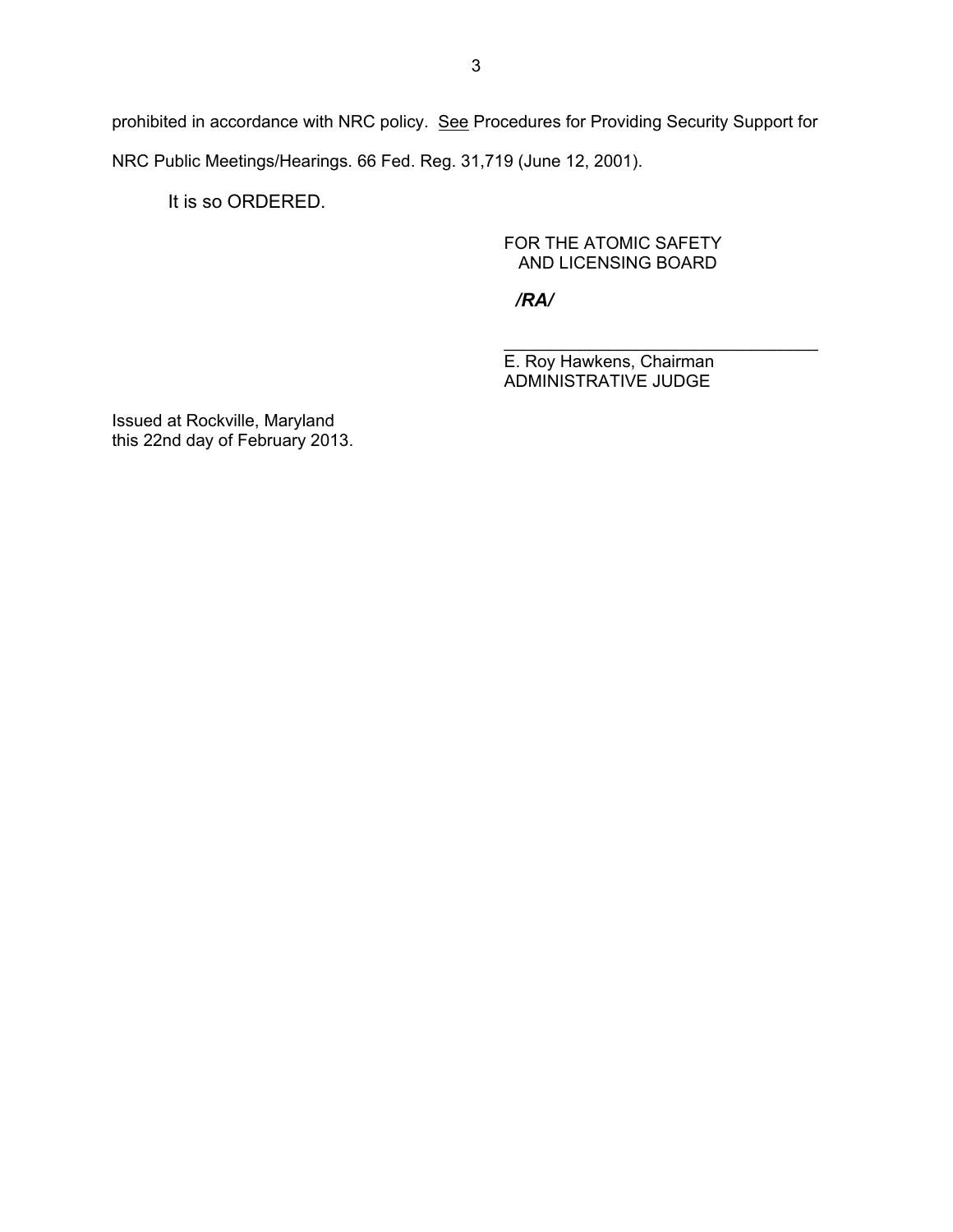## UNITED STATES OF AMERICA NUCLEAR REGULATORY COMMISSION

| In the Matter of                                           |  |                        |
|------------------------------------------------------------|--|------------------------|
| SOUTHERN CALIFORNIA EDISON CO.                             |  |                        |
|                                                            |  | Docket Nos. 50-361-CAL |
| (San Onofre Nuclear Generating Station -<br>Units 2 and 3) |  | $50-362-CAL$           |

## CERTIFICATE OF SERVICE

I hereby certify that copies of the foregoing **ORDER (Setting Oral Argument)** have been served upon the following persons by Electronic Information Exchange and by electronic mail as indicated by an asterisk\*.

Office of Commission Appellate Adjudication U.S. Nuclear Regulatory Commission Washington, DC 20555-0001 E-mail: ocaamail@nrc.gov

Atomic Safety and Licensing Board Panel U.S. Nuclear Regulatory Commission Mail Stop - T-3 F23 Washington, DC 20555-0001

E. Roy Hawkens Chief Administrative Judge E-mail: roy.hawkens@nrc.gov

Anthony J. Baratta Administrative Judge Email: anthony.baratta@nrc.gov

Gary S. Arnold Administrative Judge Email: gary.arnold@nrc.gov

U.S. Nuclear Regulatory Commission Office of the Secretary of the Commission Mail Stop O-16C1 Washington, DC 20555-0001

Hearing Docket E-mail: hearingdocket@nrc.gov Southern California Edison Company Douglas Porter, Esq.\* Director and Managing Attorney Generation Policy and Resources Law Department 2244 Walnut Grove Ave., GO1, Q3B, 335C Rosemead, CA 91770 Email: douglas.porter@sce.com

Counsel for Licensee Morgan, Lewis & Bockius, LLP 1111 Pennsylvania, Ave. N.W. Washington, D.C. 20004 Paul M. Bessette, Esq. Kathryn M. Sutton, Esq. Stephen J. Burdick, Esq. Steven P. Frantz, Esq. William E. Baer, Jr.\* Mary Freeze, Legal Secretary Lena M. Long, Legal Secretary E-mail: pbessette@morganlewis.com sburdick@morganlewis.com ksutton@morganlewis.com wbaer@morganlewis.com sfrantz@morganlewis.com mfreeze@morganlewis.com llong@morganlewis.com